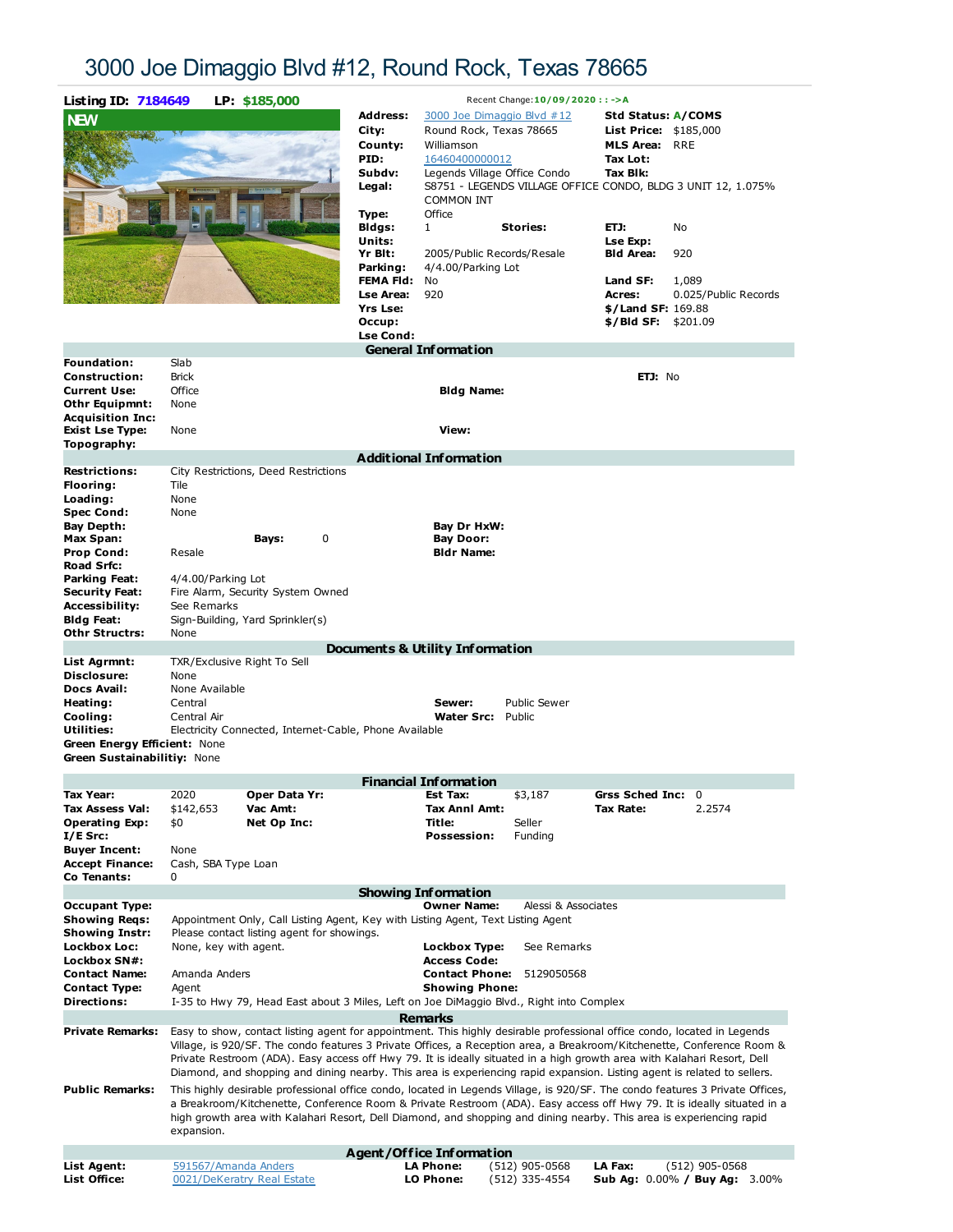| <b>Own Name:</b> | Alessi & Associates                   |                         |    |             | <b>Bonus:</b> |                              |            |  |
|------------------|---------------------------------------|-------------------------|----|-------------|---------------|------------------------------|------------|--|
|                  |                                       |                         |    |             |               | List Date:                   | 10/09/2020 |  |
| <b>LA Email:</b> |                                       | amandajanders@gmail.com |    | ADOM:       | 3             | Exp Date:                    | 04/09/2021 |  |
| Intrmdry:        | Yes                                   | VarComm:                | No | <b>CDOM</b> |               | OLP:                         | \$185,000  |  |
|                  |                                       |                         |    |             |               | TCD:                         |            |  |
| List Det URL:    |                                       |                         |    |             |               | <b>Int List Display: Yes</b> |            |  |
| VT Branded:      | https://www.seetheproperty.com/364249 |                         |    |             |               |                              |            |  |

**VT Branded:** <https://www.seetheproperty.com/364249><br>**VT Unbranded:** https://www.seetheproperty.com/u/36424

<https://www.seetheproperty.com/u/364249>

**Listing Will Appear On:** AustinHomeSearch.com, Homes.com, Homesnap, HAR.com ListHub, Realtor.com, Zillow Group (Zillow, Trulia, HotPads)

| <b>Owner Information</b><br>O wner Name: | Alessi & Associates      | Mailing Address:                     | 3000 Joe Dimaggio Blvd<br>#12          |
|------------------------------------------|--------------------------|--------------------------------------|----------------------------------------|
| Mailing Address City &                   | <b>Round Rock Tx</b>     | Mailing Zip:                         | 78665                                  |
| State:                                   |                          | Mailing Address $ZIP + 4$<br>Code:   | 3989                                   |
| O wner O ccupied:                        | Yes                      | Carrier Route:                       | <b>R059</b>                            |
| <b>Location Information</b>              |                          |                                      |                                        |
| School District:                         | <b>Round Rock ISD</b>    | School District Name:                | <b>Round Rock ISD</b>                  |
| Elementary School<br>District:           | <b>DOUBLE FILE TRAIL</b> | Middle School District or<br>School: | <b>HERNANDEZ</b>                       |
| High School District or<br>School N:     | <b>STONY POINT</b>       | Subdivision:                         | <b>Legends Village Office</b><br>Condo |
| Neighborhood Code:                       | 8751BR2                  | Census Tract:                        | 021508                                 |
| Zip Code:                                | 78665                    | Property Zip4:                       | 3989                                   |
| Carrier Route:                           | <b>R059</b>              | New Map:                             | <b>RRE</b>                             |

Value As Of: **10/07/2020**

(1) RealAVM™ is a CoreLogic® derived value and should not be used in lieu of an appraisal.

(2) The Confidence Score is a measure of the extent to which sales data, property information, and comparable sales support the property valuation analysis process. The confidence score range is 60 - 100. Clear and consistent quality and quantity of data drive higher confidence scores while lower confidence scores indicate diversity in data, lower quality and quantity of data, and/or limited similarity of the subject property to comparable sales.

(3) The FSD denotes confidence in an AVM estimate and uses a consistent scale and meaning to generate a standardized confidence metric. The FSD is a statistic that measures the likely range or dispersion an AVM estimate will fall within, based on the consistency of the information available to the AVM at the time of estimation. The FSD can be used to create confidence that the true value has a statistical degree of certainty.

| <b>Tax Information</b>        |                   |                                                                         |                         |  |
|-------------------------------|-------------------|-------------------------------------------------------------------------|-------------------------|--|
| APN:<br>R462271               |                   | Alt. APN:                                                               | 16460400000012          |  |
| Parcel ID:<br>R462271         |                   | Tax Area:                                                               | <b>GWI</b>              |  |
| Tax Appraisal District:       | <b>GWI</b>        | % Improved:                                                             | 88                      |  |
| Legal Description:            |                   | S8751 - LEGENDS VILLAGE OFFICE CONDO, BLDG 3 UNIT 12, 1.075% COMMON INT |                         |  |
| <b>Assessment &amp; Taxes</b> |                   |                                                                         |                         |  |
| <b>Assessment Year</b>        | 2019              | 2018                                                                    | 2017                    |  |
| Assessed Value - Total        | \$142,653         | \$138,984                                                               | \$124,720               |  |
| Assessed Value - Land         | \$17,141          | \$17,141                                                                | \$17,141                |  |
| Assessed Value -<br>Improved  | \$125,512         | \$121,843                                                               | \$107,579               |  |
| YOY Assessed Change (\$)      | \$3,669           | \$14,264                                                                |                         |  |
| YOY Assessed Change<br>(9/0)  | 3%                | <b>11%</b>                                                              |                         |  |
| Market Value - Total          | \$142,653         | \$138,984                                                               | \$124,720               |  |
| Market Value - Land           | \$17,141          | \$17,141                                                                | \$17,141                |  |
| Market Value - Improved       | \$125,512         | \$121,843                                                               | \$107,579               |  |
| Tax Year                      | 2020              | 2019                                                                    | 2018                    |  |
| <b>Total Tax</b>              | \$3,187.23        | \$3,220.28                                                              | \$3,208.62              |  |
| Change $(\$)$                 | $-$ \$33          | \$12                                                                    |                         |  |
| Change $(\% )$                | $-1\%$            | 0%                                                                      |                         |  |
| <b>Characteristics</b>        |                   |                                                                         |                         |  |
| County Use Code:              | Commercial        | Land Use:                                                               | <b>Commercial (Nec)</b> |  |
| Lot Acres:                    | 0.025             | Lot Area:                                                               | 1,092                   |  |
| # of Buildings:               | 1                 | Stories:                                                                | 1.0                     |  |
| Year Built:                   | 2005              | Building Sq Ft:                                                         | 920                     |  |
| First Floor Sq Ft:            | 920               | Interior Wall:                                                          | <b>DRYWALL</b>          |  |
| Exterior:                     | <b>Stone</b>      | Quality:                                                                | <b>GOOD</b>             |  |
| Foundation:                   | <b>Slab</b>       | Cooling Type:                                                           | <b>Central</b>          |  |
| Heat Type:                    | <b>Central</b>    | Number of Porches:<br>Primary Porch Sq Ft:                              | 1                       |  |
| Porch:                        | <b>Open Porch</b> |                                                                         | 78                      |  |
| Garage Capacity:              | 0                 | Roof Shape:                                                             | <b>GABLE</b>            |  |